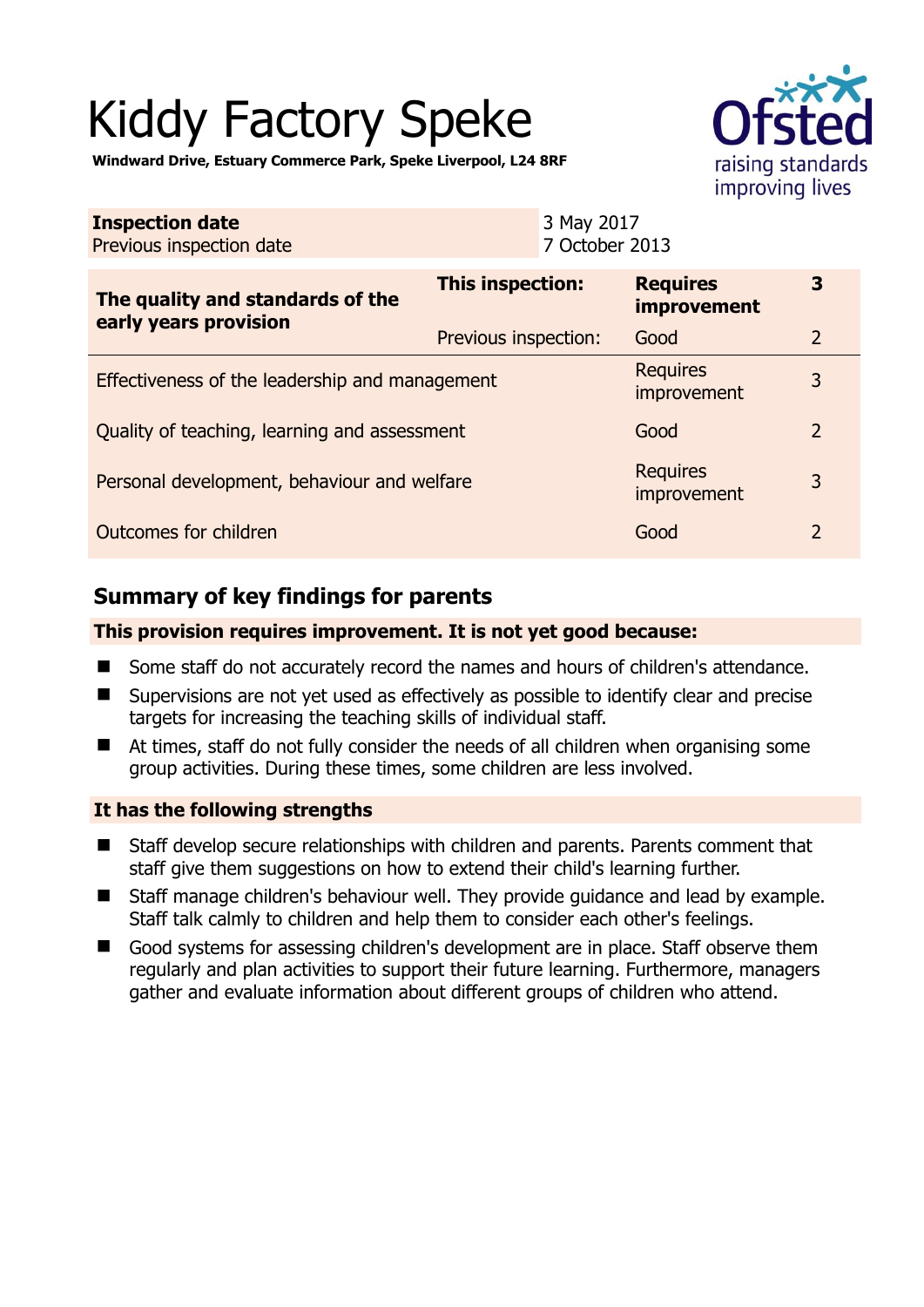## **What the setting needs to do to improve further**

#### **To meet the requirements of the early years foundation stage and the Childcare Register the provider must:**

| ■ ensure an accurate record of children's names and their hours of<br>attendance is consistently maintained and available throughout the | 12/05/2017 |
|------------------------------------------------------------------------------------------------------------------------------------------|------------|
| day.                                                                                                                                     |            |

#### **To further improve the quality of the early years provision the provider should:**

- **If** strengthen the current arrangements for staff supervision to provide staff with clear targets that will help to improve their teaching skills further
- improve the organisation of some group activities to ensure that all children are involved and their learning experiences are further promoted at these times.

#### **Inspection activities**

- The inspector observed the quality of interactions during activities and assessed the impact this has on children's learning and enjoyment.
- The inspector held a meeting with the manager. She looked at relevant documentation, such as evidence of the suitability of staff working in the nursery.
- The inspector spoke to parents during the inspection and took account of their views.
- The inspector spoke to children during the inspection at appropriate times and took account of their views.

**Inspector**  Kellie Lever **Due Date**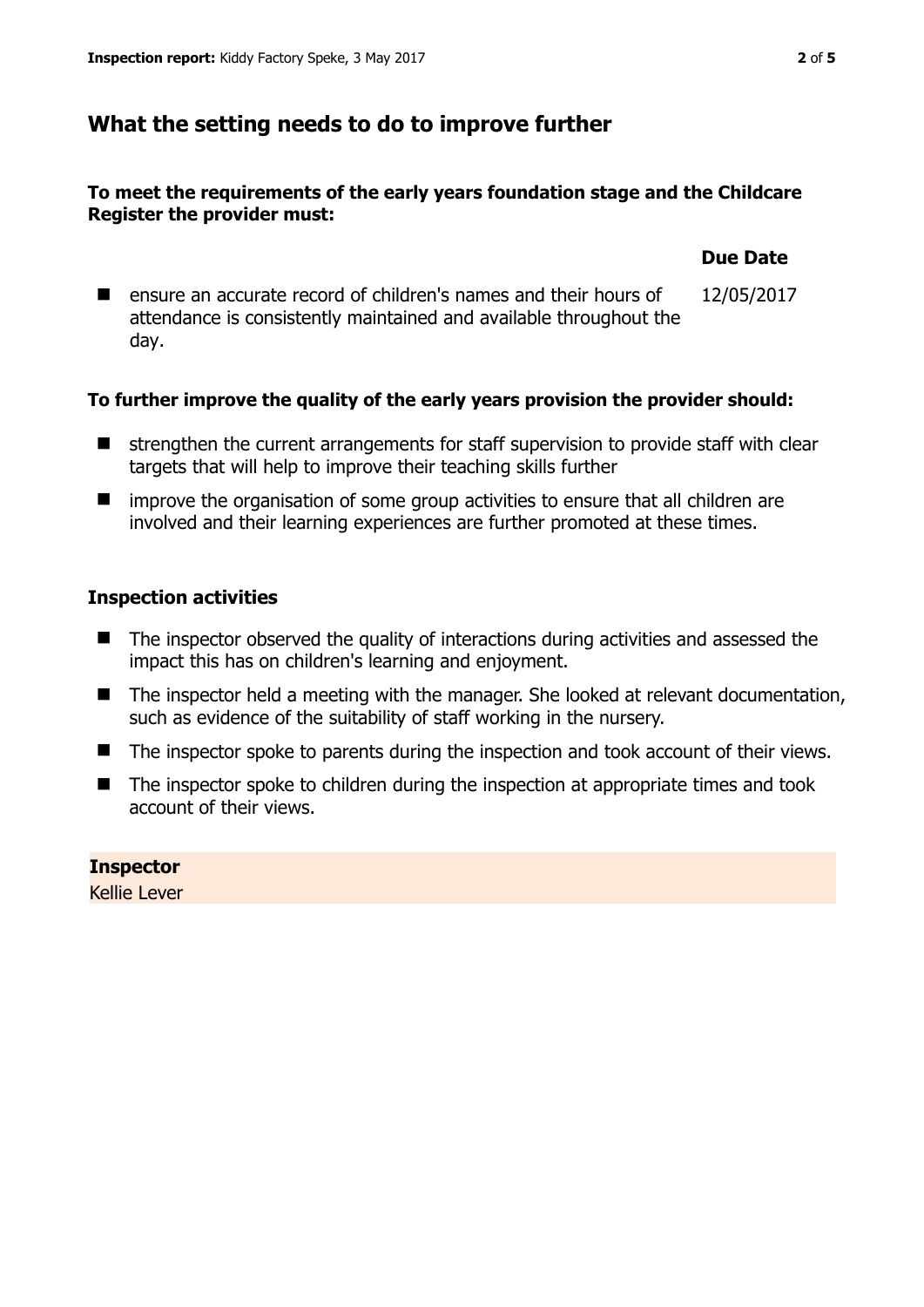# **Inspection findings**

#### **Effectiveness of the leadership and management requires improvement**

Safeguarding is not effective. Some staff are not vigilant enough and demonstrate a lack of understanding of the importance of keeping a correct attendance record. This means they do not know the correct number of children present as they manoeuvre between different rooms in the nursery. That said, overall, ratios are maintained throughout the day and staff are deployed effectively, according to their qualifications. Staff have a sound knowledge of the reporting procedures to follow if they have any concern about a child. Adequate recruitment procedures are in place. New staff complete an induction and their practice is closely monitored. Managers evaluate the provision and offer further training opportunities to staff, such as risky play. This provides them with added knowledge to support their role. However, ongoing supervision arrangements are not used well enough to help staff raise the overall quality of their teaching even further.

#### **Quality of teaching, learning and assessment is good**

Most staff are qualified. They extend children's language and thinking skills. For example, older children respond with interest when staff roll a tyre across the ground. Children offer suggestions and solutions and observe from afar. They work as a team and assess the distance it travels. Staff ensure resources are inviting and organised so that children can easily find what they need. Younger children make pictures and can help themselves to paper, glue and glitter. Staff build children's self-esteem and confidence during play, for example, when building with crates. They encourage children to have a go as they take risks when climbing, balancing and moving across the structure safely. This also helps to develop their physical skills.

#### **Personal development, behaviour and welfare require improvement**

Weaknesses in leadership and management mean that at times children's safety is not always fully considered. The nursery is a warm, nurturing environment and staff support children's emotional needs well. They provide cuddles, sensitive interactions and reassurance as babies settle into their new environment. Children learn the significance of leading a healthy lifestyle. They talk about the uses of different parts of their body and the importance of keeping it healthy and hydrated while in the sun.

## **Outcomes for children are good**

All children are making good progress in their learning and develop appropriate skills they need in readiness for school. Younger children are motivated to play and learn in the enabling environment. They are highly engaged and focus on tasks in hand. Older children show enjoyment and concentration as they scoop water into pans and steadily transport it to different parts of the garden. This helps support their emerging mathematical knowledge as they distinguish differences in weight, volume and quantity.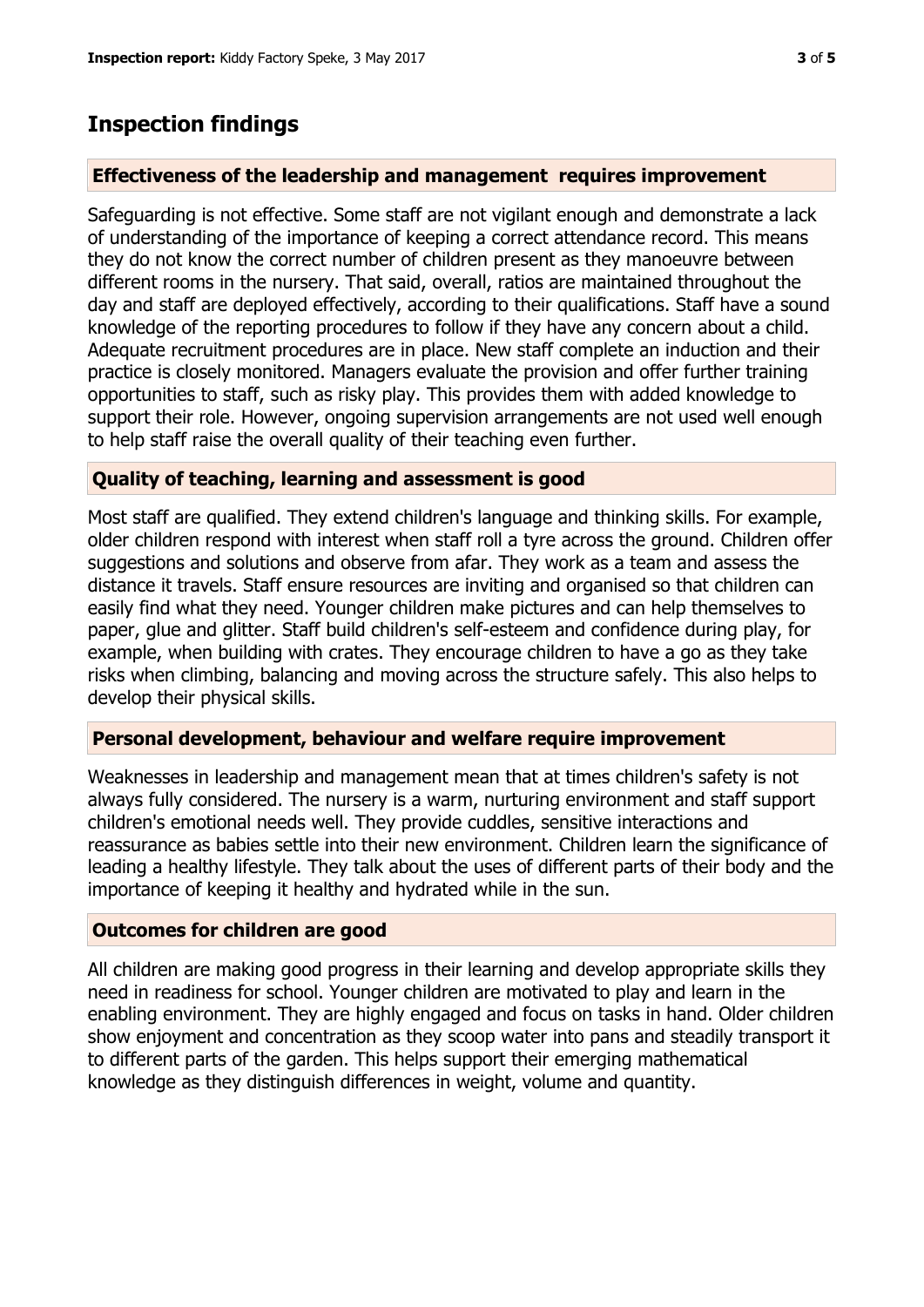## **Setting details**

| Unique reference number                             | EY334149                                                                             |
|-----------------------------------------------------|--------------------------------------------------------------------------------------|
| <b>Local authority</b>                              | Liverpool                                                                            |
| <b>Inspection number</b>                            | 1097190                                                                              |
| <b>Type of provision</b>                            | Full-time provision                                                                  |
| Day care type                                       | Childcare - Non-Domestic                                                             |
| <b>Registers</b>                                    | Early Years Register, Compulsory Childcare<br>Register, Voluntary Childcare Register |
| Age range of children                               | $0 - 4$                                                                              |
| <b>Total number of places</b>                       | 132                                                                                  |
| Number of children on roll                          | 77                                                                                   |
| Name of registered person                           | Kiddy Factory Limited                                                                |
| <b>Registered person unique</b><br>reference number | RP519566                                                                             |
| Date of previous inspection                         | 7 October 2013                                                                       |
| Telephone number                                    | 0151 427 4444                                                                        |

Kiddy Factory Speke registered in 2006. The nursery is open Monday to Friday from 7.30am until 6pm, all year round. It employs 19 members of childcare staff. Of these, 16 hold appropriate early years qualifications at level 2 and above. One member of staff is a qualified teacher. The nursery provides funded early education for two-, three- and fouryear-old children.

This inspection was carried out by Ofsted under sections 49 and 50 of the Childcare Act 2006 on the quality and standards of provision that is registered on the Early Years Register. The registered person must ensure that this provision complies with the statutory framework for children's learning, development and care, known as the early years foundation stage.

Any complaints about the inspection or the report should be made following the procedures set out in the guidance 'Complaints procedure: raising concerns and making complaints about Ofsted', which is available from Ofsted's website: www.gov.uk/government/organisations/ofsted. If you would like Ofsted to send you a copy of the guidance, please telephone 0300 123 4234, or email enquiries@ofsted.gov.uk.